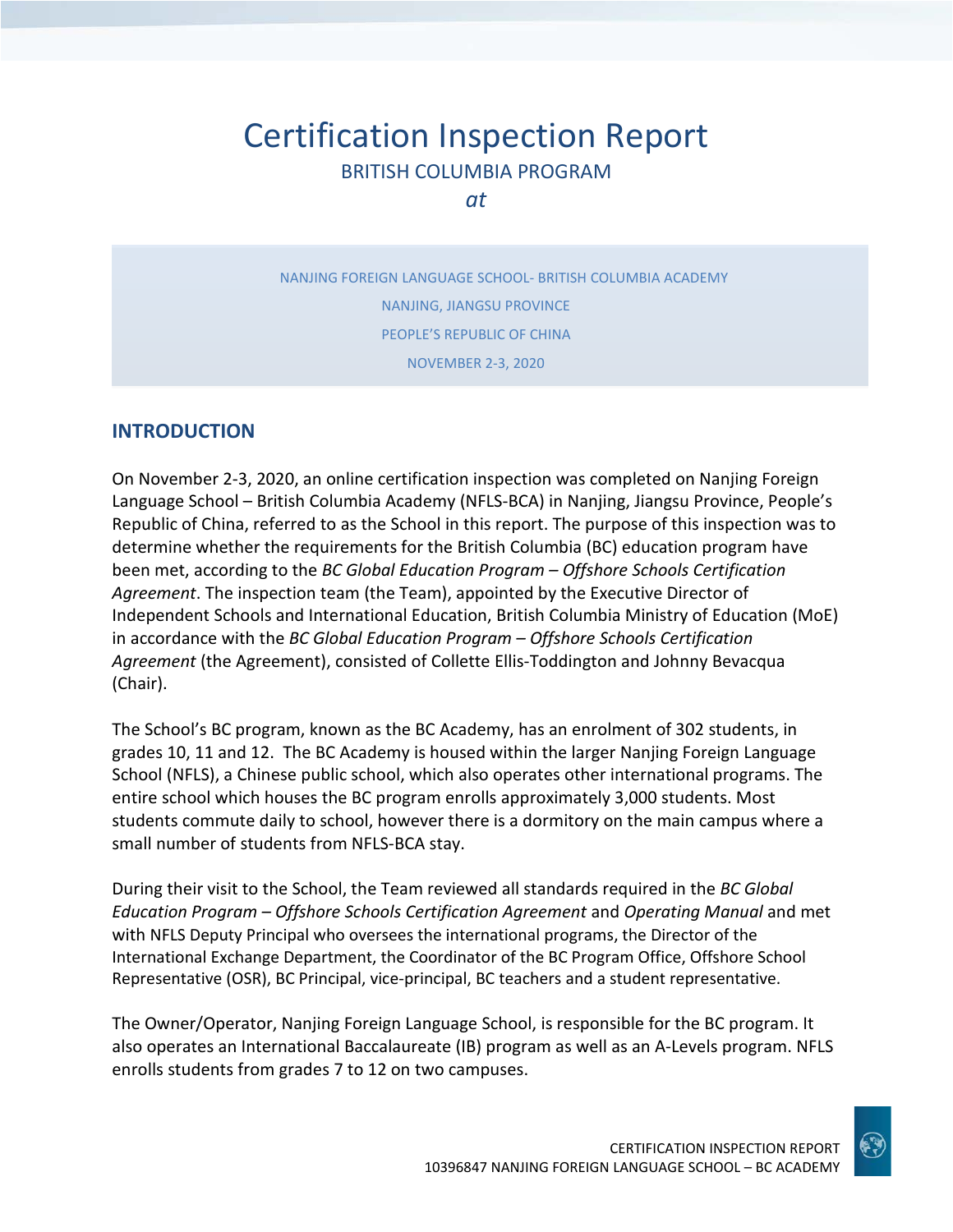The BC program's philosophy, objectives and special features include: The School's stated vision and mission is "academic excellence within the realm of global citizenship" while striving to "enable students to become well-rounded global citizens and at the same time, to enhance their academic, social and English language skills".

The Team would like to thank Nanjing Foreign Language School – BC Academy for its cooperation and preparedness for the virtual inspection.

**The School has satisfactorily addressed requirements contained in the previous inspection report.**

| $\Box$ Requirement | $\Box$ Requirement   | $\Box$ Requirement | $\boxtimes$ Not |
|--------------------|----------------------|--------------------|-----------------|
| Met                | <b>Partially Met</b> | Not Met            | Applicable      |

Comment:

There were no specific requirements that had to be addressed from the previous year's inspection. The Team noted evidence of efforts made by the School to respond to the suggestions made during the previous onsite visit.

#### **BUSINESS PLAN 1.0**

| The Owner/Operator has submitted a business plan to the BC Ministry of Education,<br>confirming the sustainability of the program.                                                                                                                                                                                                                                  |                              |                        |  |
|---------------------------------------------------------------------------------------------------------------------------------------------------------------------------------------------------------------------------------------------------------------------------------------------------------------------------------------------------------------------|------------------------------|------------------------|--|
| $\boxtimes$ Requirement<br>Met                                                                                                                                                                                                                                                                                                                                      | Requirement<br>Partially Met | Requirement<br>Not Met |  |
| Comment:<br>The Owner/Operator, Nanjing Foreign Language School, has filed a business plan with the BC<br>Ministry of Education that contains the required elements.                                                                                                                                                                                                |                              |                        |  |
| NFLS continues to have a positive reputation in Nanjing and the surrounding area and is often<br>considered to be a school of choice for many students and families. As a result, NFLS<br>continues to receive more student applications than they can accommodated, creating a<br>waiting list for the school's international programs.                            |                              |                        |  |
| The BC Academy has been consistently meeting its annual enrolment targets. While not<br>having to actively recruit students, the School continues to assess the needs of prospective<br>students and families, increasing and adapting course offerings and producing marketing<br>materials that celebrates and highlights its many positive attributes successes. |                              |                        |  |
|                                                                                                                                                                                                                                                                                                                                                                     |                              |                        |  |

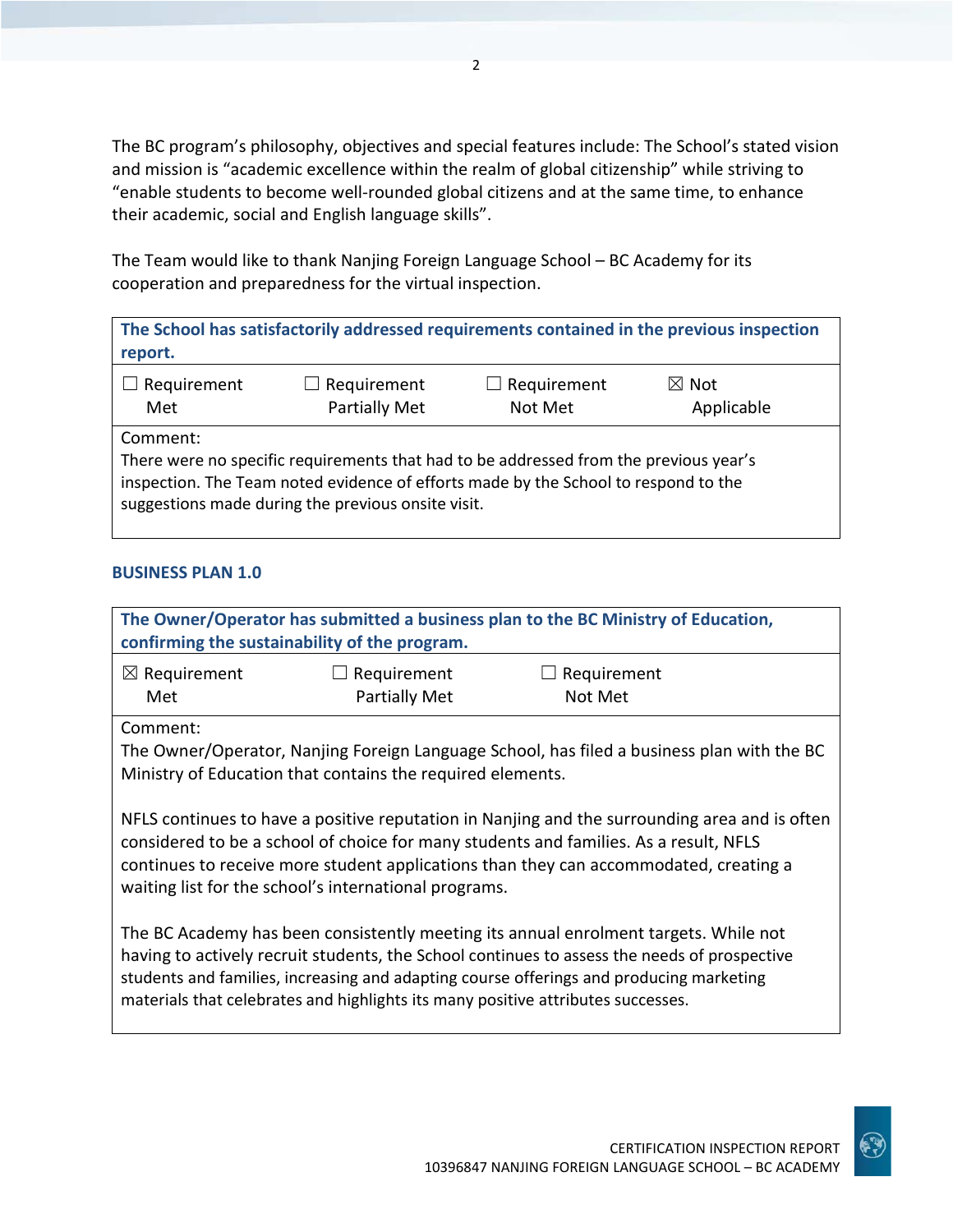Commendation: The School is commended for adopting a culture of continuous improvement which continues to provide sustainability and vibrancy to the BC program.

#### **INSPECTION CATALOGUE 2.0**

**2.02 The Owner/Operator meets all requirements as set forth in the BC Global Education Program Offshore Schools Certification Agreement (the Agreement).** ☒ Requirement Met ☐ Requirement Partially Met  $\Box$  Requirement Not Met Comment: The Owner/Operator, Nanjing Foreign Language School, meets the requirement for certification as identified in the Agreement. The School has received authorization from the Province of British Columbia to operate the BC Academy as a certified British Columbia program. The School has continued to meet the requirements under the BC Global Education Program Offshore Schools Certification Agreement.

| $\boxtimes$ Requirement<br>Requirement<br>Requirement<br>Partially Met<br>Not Met<br>Met<br>Comment:<br>The Team reviewed a certificate of approval for Nanjing Foreign Language School to operate<br>the BC program from the Jiangsu Provincial Department of Education Bureau, originally signed in<br>2002. | 2.03 The Owner/Operator has written approval from the appropriate government entity to<br>operate the offshore school, as outlined in section 5.03 of the Agreement. |  |  |  |
|----------------------------------------------------------------------------------------------------------------------------------------------------------------------------------------------------------------------------------------------------------------------------------------------------------------|----------------------------------------------------------------------------------------------------------------------------------------------------------------------|--|--|--|
|                                                                                                                                                                                                                                                                                                                |                                                                                                                                                                      |  |  |  |
|                                                                                                                                                                                                                                                                                                                |                                                                                                                                                                      |  |  |  |

| 2.04-2.05 The School meets local building, safety and cafeteria codes and regulations. The<br>facilities are deemed to be suitable to support the BC program. |                    |                    |  |
|---------------------------------------------------------------------------------------------------------------------------------------------------------------|--------------------|--------------------|--|
| $\boxtimes$ Requirement                                                                                                                                       | $\Box$ Requirement | $\Box$ Requirement |  |
| Met                                                                                                                                                           | Partially Met      | Not Met            |  |
| Comment:                                                                                                                                                      |                    |                    |  |
| The School is housed within the larger NFLS school and has its designated classrooms and                                                                      |                    |                    |  |
| offices while certain facilities (gymnasiums, science and computer labs) are shared with the                                                                  |                    |                    |  |
| host NFLS. The Team suggests that School continue to work with the host school to gain                                                                        |                    |                    |  |
| access to facilities to optimize delivery of the BC curriculum                                                                                                |                    |                    |  |

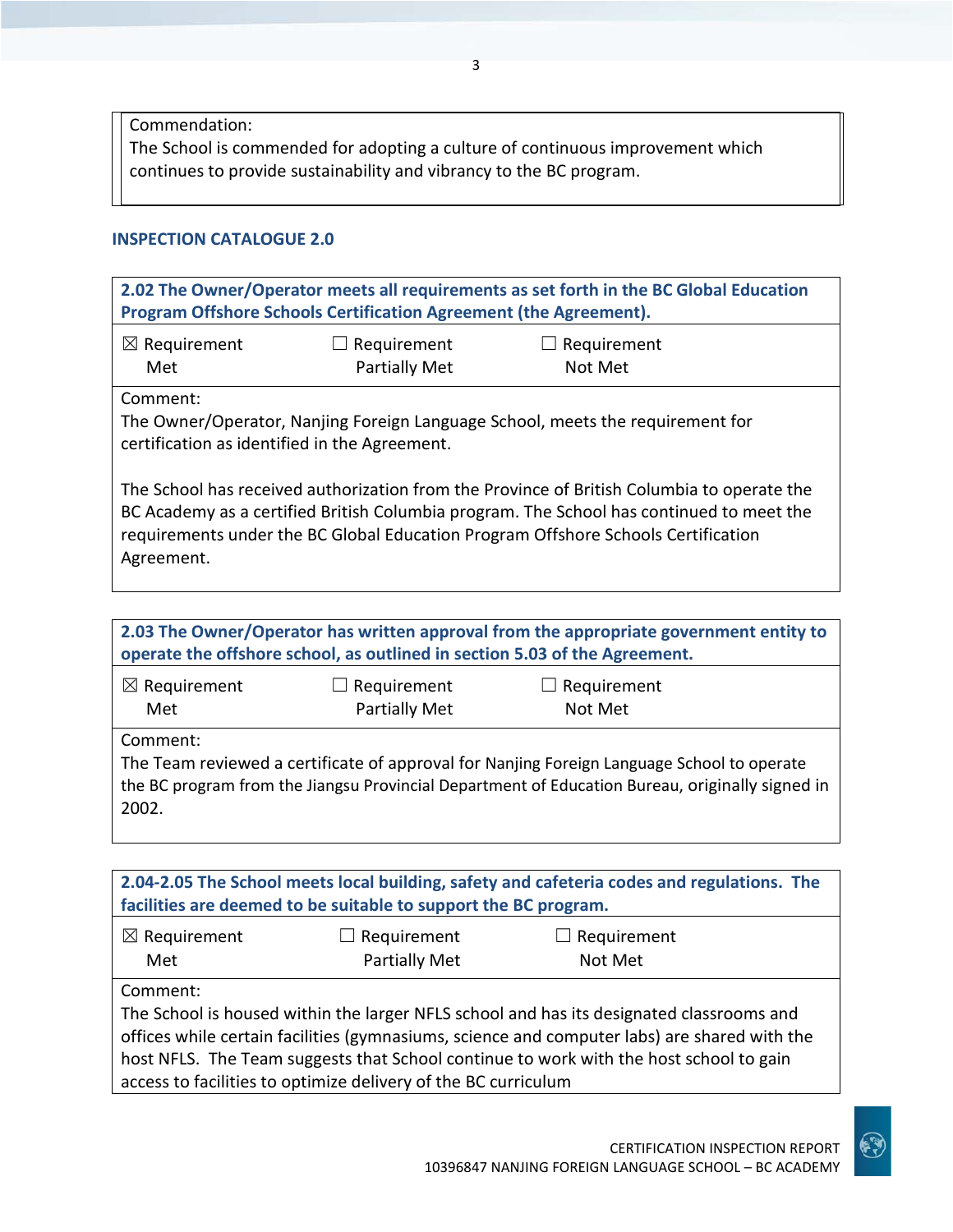The Team was able to review documentation filed by the school to confirm that it meets local building, safety, and cafeteria codes and regulations and has appropriate safety and evacuation plans in place. The Team reviewed documents regarding safety, earthquake and fire drills. The Team reviewed translated documents that indicated the school is in compliance with the local codes and regulations required to support the BC program.

The School has emergency plans in the event of necessary temporary closure and involves coordination with the host school and the local education bureau. In the event of a permanent closure as a result of an unforeseen event, NFLS-BCA and its Offshore School Representative have alternate plans for supporting the students in the program.

During the COVID-19 lockdown, the School was able to quickly transition to a temporary distance learning delivery model, using various modes of technology. At the time of inspection, the School has essentially returned to normal operation, with staff and students undergoing daily health checks.

The Team confirmed that the School has a continuity of learning plan and policy in place should the local authority issue another COVID-19 related lockdown.

Commendation:

The School is commended for its quick COVID-19 response, ensuring continuing of learning for students within days of the government lockdown.

**2.06 Offshore School Representative (OSR) - The Owner/Operator must appoint an individual to act as offshore school representative. This individual must be confirmed by the province and must meet all of the requirements set out in section 14 of the Agreement.**

| $\boxtimes$ Requirement | $\Box$ Requirement   | $\Box$ Requirement |
|-------------------------|----------------------|--------------------|
| Met                     | <b>Partially Met</b> | Not Met            |

Comment:

The Team reviewed the 2012 OSR agreement between the Ministry of Education and the Owner/Operator. Based on this agreement the Team confirmed that all the requirements related to the OSR in the Agreement are in compliance.

During the virtual inspection, evidence was noted of the OSR's involvement in the school as outlined in the 2020/2021 Operating Manual for Offshore Schools. This includes the recruitment, hiring and supervision of the principal and teachers.



4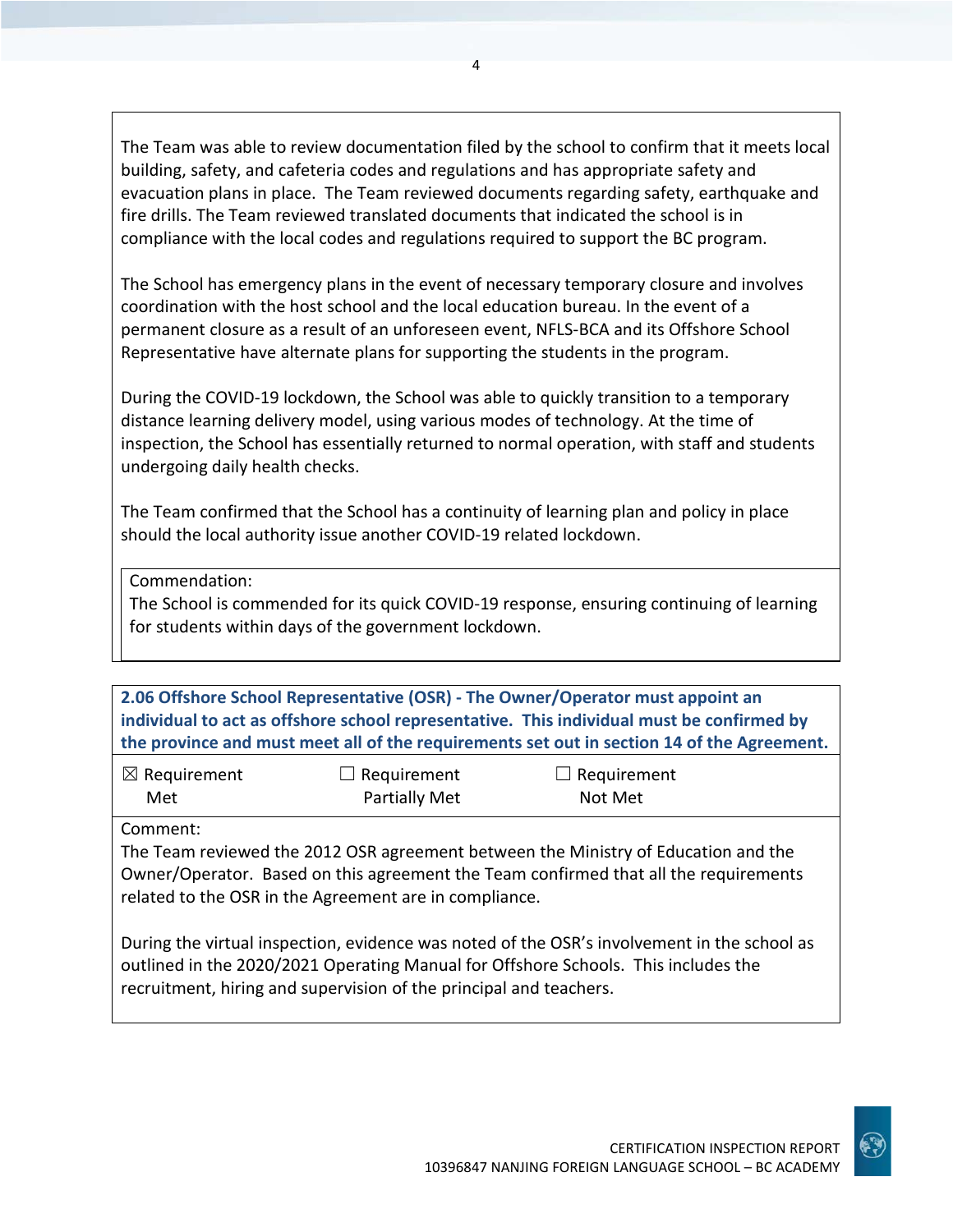| 2.07 The Principal meets the requirements as outlined in section 2.07 of the inspection<br>catalogue for offshore schools.                                                                                                                                      |  |  |  |
|-----------------------------------------------------------------------------------------------------------------------------------------------------------------------------------------------------------------------------------------------------------------|--|--|--|
| $\boxtimes$ Requirement<br>$\Box$ Requirement<br>$\Box$ Requirement<br>Partially Met<br>Met<br>Not Met                                                                                                                                                          |  |  |  |
| Comment:<br>The Principal in his is second year serving in this role. He came into the role with varied<br>experience teaching abroad. He has been at NFLS-BCA for over 10 years where he has held<br>roles as a teacher and vice principal (Program Director). |  |  |  |

A letter is on file from the Ministry of Education confirming the Principal is approved to assume the role at NFLS-BCA.

| 2.08 The School meets the administrative support requirements as outlined in section 2.08<br>of the inspection catalogue for offshore schools. |                    |                    |  |
|------------------------------------------------------------------------------------------------------------------------------------------------|--------------------|--------------------|--|
| $\boxtimes$ Requirement                                                                                                                        | $\Box$ Requirement | $\Box$ Requirement |  |
| Met                                                                                                                                            | Partially Met      | Not Met            |  |

#### Comment:

The School meets the requirements in section 2.08 of the inspection catalogue. The BC program office has a coordinator who supervises a team of four clerical personnel who cover a variety of duties, including: student files and reporting; university applications; library supervision; teacher visas and local authority approvals. This team also helps with providing translation services as needed.

The Principal is provided with adequate administrative time to fulfill his duties and is supported by a Program Coordinator (Vice-Principal). In addition, the Deputy Principal and the Director of the International Exchange Department for NFLS act as the liaisons to the host school and meet regularly with the BC Academy Principal, optimizing operational success for the School.

| 2.09 The School meets the Student Record requirements as outlined in section 2.09 of the<br><b>Inspection Catalogue for offshore schools.</b>                                                                           |                                            |                               |
|-------------------------------------------------------------------------------------------------------------------------------------------------------------------------------------------------------------------------|--------------------------------------------|-------------------------------|
| $\boxtimes$ Requirement<br>Met                                                                                                                                                                                          | $\Box$ Requirement<br><b>Partially Met</b> | $\Box$ Requirement<br>Not Met |
| Comment:<br>The School is using the Maplewood student information system and it was reported that the<br>Permanent Student Record (1704) is stored appropriately with hard copies being placed in the<br>student files. |                                            |                               |

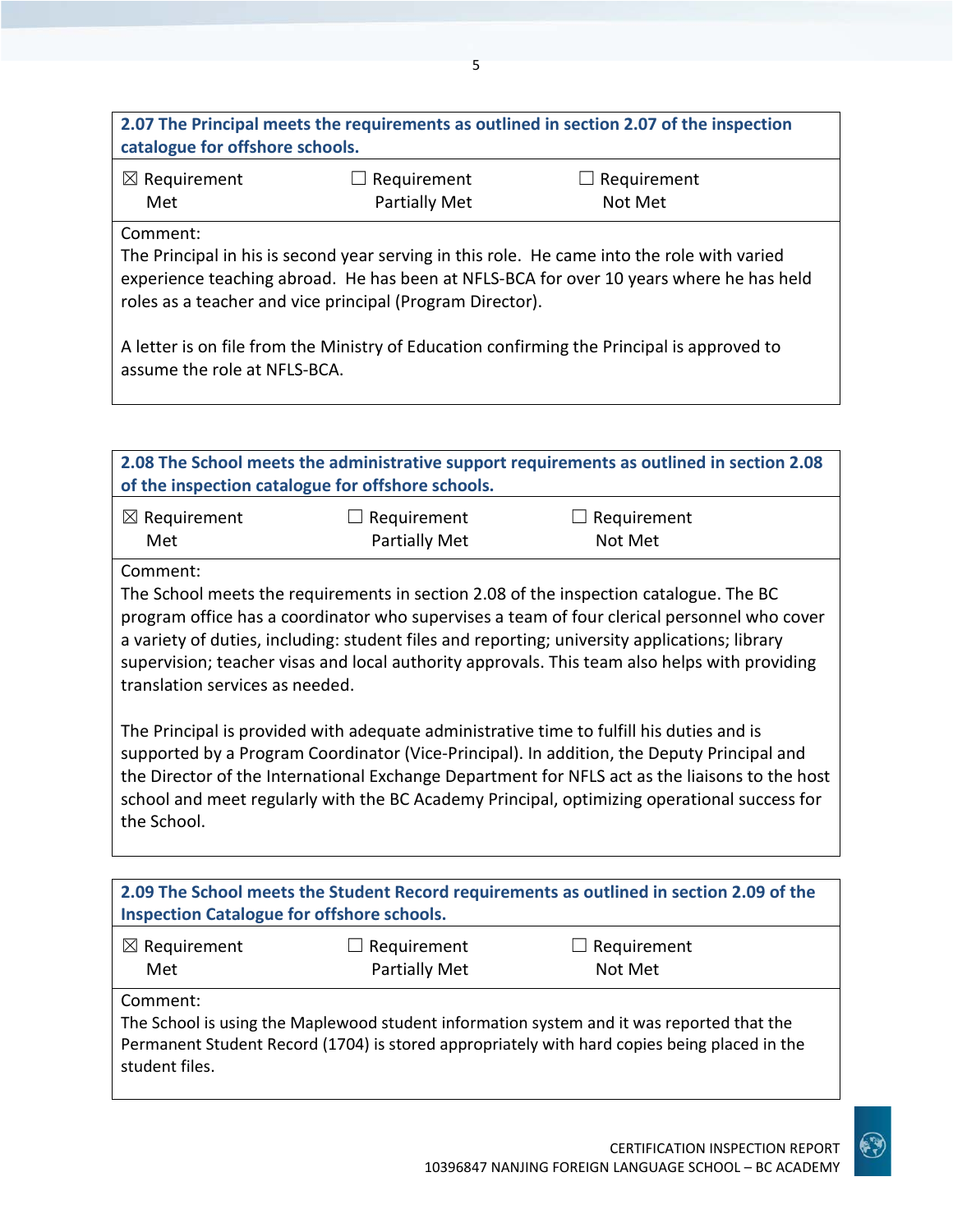Despite the limitations of a virtual inspection, the Team was able to verify that student records were well-organized and up to date.

### **2.10-2.18 The School meets the teacher certification requirements as outlined in sections 2.10-2.18 of the inspection catalogue for offshore schools.** ☒ Requirement Met  $\Box$  Requirement Partially Met  $\Box$  Requirement Not Met Comment: Teacher files were reviewed and included all required elements including a copy of the principal and teacher contracts, work visa, performance reviews and appropriate emergency contact information. The Team confirms that all authorized persons under the Agreement possess valid and current certification under the Ministry of Education with the exception of four teachers on an approved letter of exemption (valid until January 31, 2021) pending Teacher Certification Branch (TCB) certification approval. The Team confirmed with the Principal that all documents have been submitted to the TCB. The School has appropriately managed the situation. All locally certified teachers have valid certification. Staff files are appropriately maintained and contained required documents. The Team verified that valid criminal record checks are in place for all non-teaching/noncertified staff in the BC program as per the local regulations. As similarly noted in the previous inspection report, the School continues to have an extremely high retention rate of teachers, only losing two teachers from the previous year. Commendation: The School is commended for continuing to have an extremely high retention rate of teachers allowing for stability and growth of the BC program. **2.19 The School meets the requirements for curriculum implementation outlined in section 2.19 of the inspection catalogue for offshore schools.** ☒ Requirement Met  $\Box$  Requirement Partially Met  $\Box$  Requirement Not Met Comment: Evidence that the school has fully implemented the redesigned curriculum for grades 10, 11 and 12 appeared through review of course outlines, unit plans, lesson plans and

conversations with the teachers. The course outlines and unit plans follow a consistent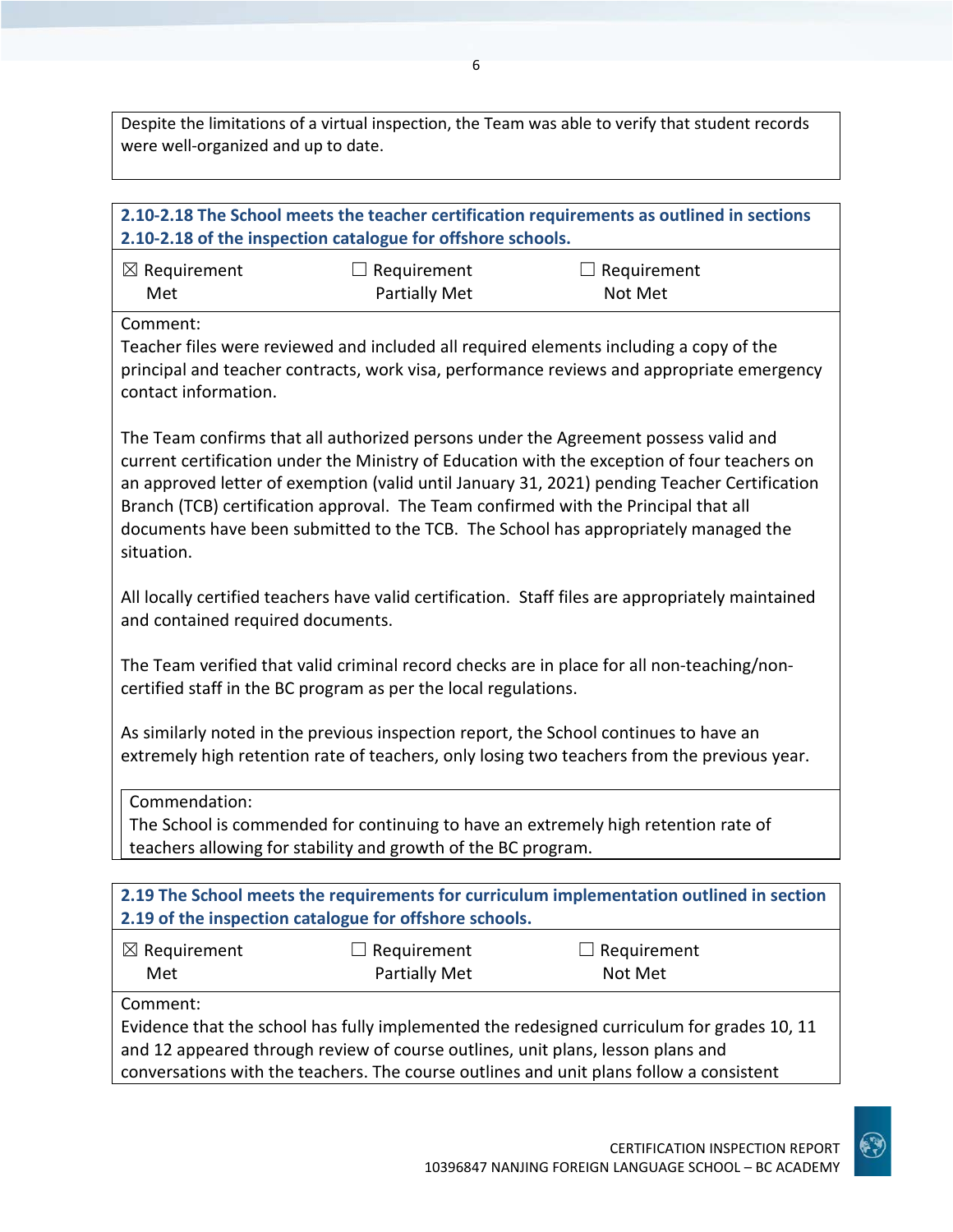format that includes how the Core Competencies, Curricular Competencies and how First Peoples Principles of Learning will be integrated into each subject. Beyond the planning documents, each department has a breakdown of how they plan to address the BC curriculum to meet student needs, how they will incorporate First Peoples Learning Perspectives and opportunities for varied assessments. All teachers have the students selfassess their proficiency in and understanding of the core competencies a number of times throughout that course. The students are asked to use their data to demonstrate their growth for their graduation Capstone. A number of staff are moving to rubrics that place emphasis on what the student needs to do to achieve the next level as opposed to focus what was missed on an assignment.

Commendation:

The School is to be commended for implementing consistent planning for comprehensive application of the concepts of the BC program in each department.

| 2.20 The School meets the requirements for English language assessment and acquisition<br>as outlined in section 2.20 of the inspection catalogue for offshore schools.                                                                                                                                                                                                                                                                                                                                                                                                                                                                                       |                                                                      |                                                                                                                                                                                                                                                                                                                                                                                             |
|---------------------------------------------------------------------------------------------------------------------------------------------------------------------------------------------------------------------------------------------------------------------------------------------------------------------------------------------------------------------------------------------------------------------------------------------------------------------------------------------------------------------------------------------------------------------------------------------------------------------------------------------------------------|----------------------------------------------------------------------|---------------------------------------------------------------------------------------------------------------------------------------------------------------------------------------------------------------------------------------------------------------------------------------------------------------------------------------------------------------------------------------------|
| $\boxtimes$ Requirement<br>Met                                                                                                                                                                                                                                                                                                                                                                                                                                                                                                                                                                                                                                | Requirement<br>Partially Met                                         | Requirement<br>Not Met                                                                                                                                                                                                                                                                                                                                                                      |
| Comment:                                                                                                                                                                                                                                                                                                                                                                                                                                                                                                                                                                                                                                                      |                                                                      | The recruitment of students come from a pool of students who received a score high enough<br>to enter a level 4 (of 5) on the Government High School Entrance exam. The students then<br>write a standardized assessment (in English) to test overall abilities in all subjects. Applicants<br>to any of the NFLS programs write an additional English entrance exam testing proficiency in |
| English. Approximately 100 students are accepted in grade 10 each year.<br>The School offers a number of initiatives that are designed to improved language acquisition<br>for all students. A school wide write occurs during the first term along with group marking<br>sessions in order to standardize writing assessment according to BC rubrics. A competitive<br>English-only program called Speak Up is designed to encourage speaking English at all times.<br>The School offers a significant number of extracurricular activities, so students are able to<br>experience spoken English in a variety of authentic situations beyond the classroom. |                                                                      |                                                                                                                                                                                                                                                                                                                                                                                             |
| Commendation:                                                                                                                                                                                                                                                                                                                                                                                                                                                                                                                                                                                                                                                 | students to experience English in both a formal and informal manner. | The School is to be commended for the wide variety of opportunities presented to the                                                                                                                                                                                                                                                                                                        |

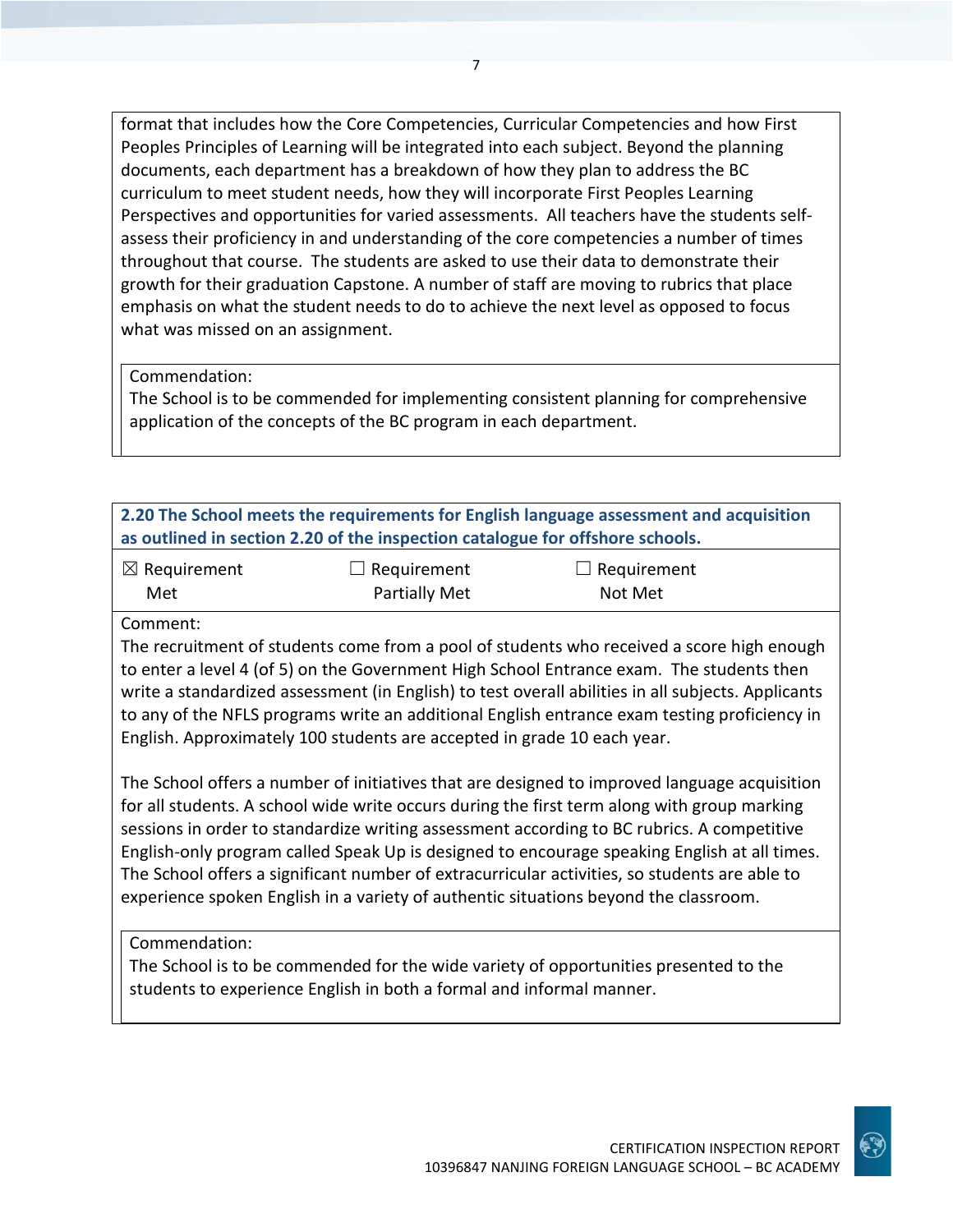## **2.21(a-e) The School meets the course credit requirements (equivalency, challenge, exemptions and BAA courses) as outlined in section 2.21 (a-e) of the inspection catalogue for offshore schools.**

| $\boxtimes$ Requirement | $\Box$ Requirement   | $\Box$ Requirement |
|-------------------------|----------------------|--------------------|
| Met                     | <b>Partially Met</b> | Not Met            |

#### Comment:

The School meets the course credit requirements and maintains records in compliance with the International Student Graduation Credit Policy. The School does not offer any BAA courses at this time. Physical Health Education 10 is taught by a BC-certified teacher. Mandarin 10, 11 and 12 are taught by locally certified teachers. Letters granting exemption for local teachers to teach these subjects are on file.

**2.21(f-g) The School meets the course overview/course planning requirements as outlined in Schedule B Part I, 2. (e) of the Agreement; namely, that all BC program courses offered in the School meet or exceed the ministry learning outcomes/learning standards identified in the educational program guides for each course.**

| $\boxtimes$ Requirement | $\Box$ Requirement   | $\Box$ Requirement |
|-------------------------|----------------------|--------------------|
| Met                     | <b>Partially Met</b> | Not Met            |

#### Comment:

The Team confirms that planning documents meet the learning outcomes/standards identified in the BC Ministry of Education Educational Program Guides. Each course has an overview and unit plans that include content, teaching strategies, assessment and evaluation methods that are linked to the BC learning standards. Practices such as active learning, group work, inquiry-based projects, peer and self-evaluation were identified in the planning documents.

Planning documents also show evidence of departments working together to ensure consistency in evaluation.

#### Commendation:

The School is to be commended for the work each of the departments have carried out to facilitate consistency in goal driven planning, assessment, and commitment to student selfreliance.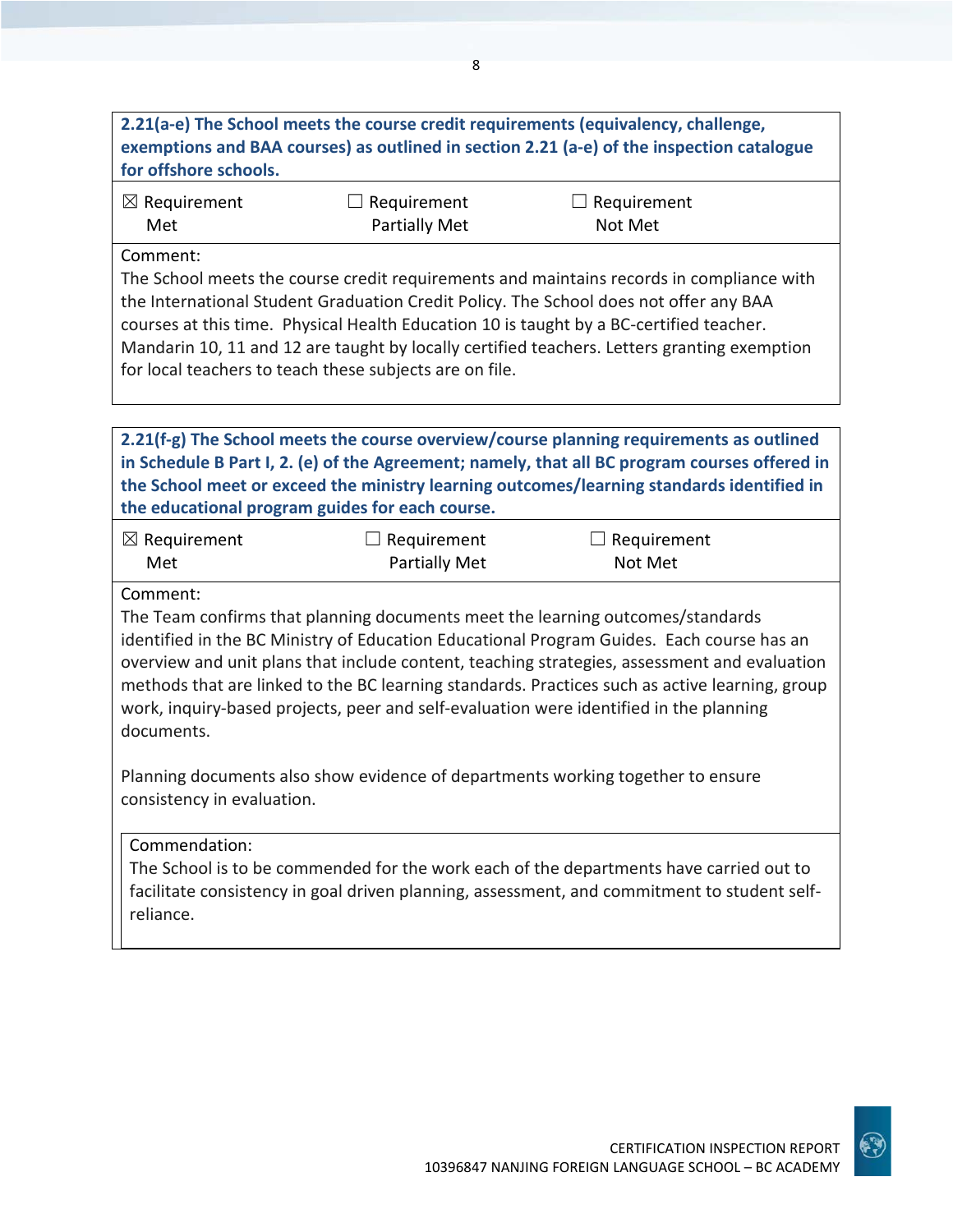**2.22 The School meets the instructional time allotment requirements as outlined in section 4.5 of the inspection catalogue for offshore schools, including the requirements set out in sections 1.1 to 6, with the exception of s. 4(5)(b), 4 (6), 5 (8)(a) and (d) and s. 5.3 of Ministerial Order 41/91, the Educational Standards Order, enacted under the Independent School Act.**

| $\boxtimes$ Requirement | $\Box$ Requirement | $\Box$ Requirement |
|-------------------------|--------------------|--------------------|
| Met                     | Partially Met      | Not Met            |

Comment:

The Team confirms that the school exceeds the required instructional hours of 850 hours. There are 185 days in session with 7 hours per day for a total of 1,295 hours of instruction. The School operates on a combined semester/linear timetable with grades 10 and 11 on semester and grade 12 on a linear timetable.

**2.23 The School meets the assessment methods requirements as outlined in section 2.23 of the inspection catalogue for offshore schools.**

| $\boxtimes$ Requirement | $\Box$ Requirement   | $\Box$ Requirement |
|-------------------------|----------------------|--------------------|
| Met                     | <b>Partially Met</b> | Not Met            |

Comment:

The Team examined numerous documents from individual teachers as well as subject departments. Each department has their own goals relating to student achievement beyond the school goals. A breakdown of how the department uses assessments, how they implement First Peoples Learning Perspectives, samples of cross curricular activities and professional development are evident. An assessment handbook presents detailed information on expectations of assessments at the school. The collaborative planning that was evidenced through discussions with teachers allows for consistency.

The Team reviewed a significant number of student generated documents which evidenced the extensive use of student self- and peer-evaluations and reflections. The English department has colour codes for the three Core Competencies (Communication, Thinking and Personal/Social the assessment criteria to reflect the Core Competency that is assessed in all of their rubrics.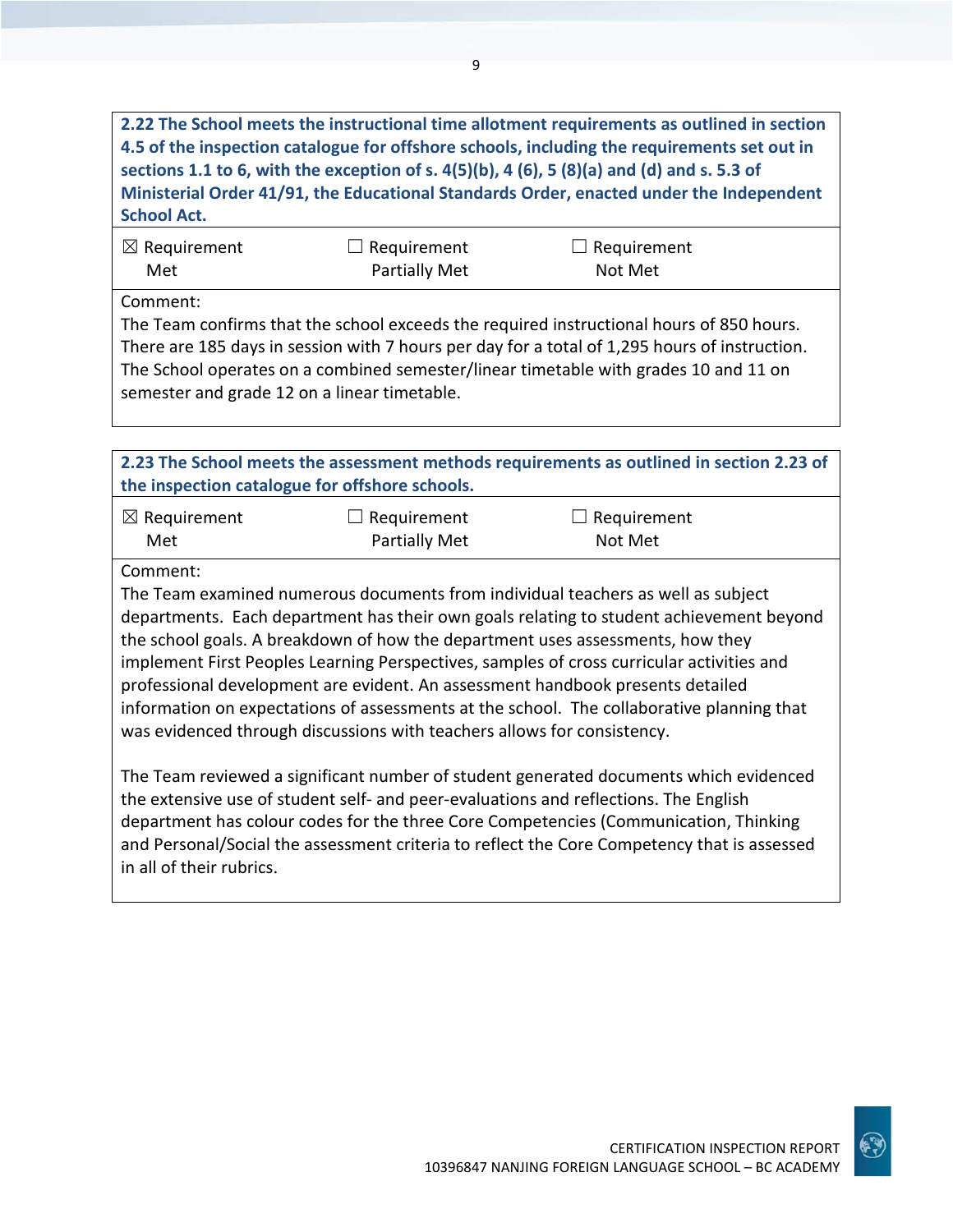| 2.24 The School meets the learning resources requirements as outlined in section 2.24 of<br>the inspection catalogue for offshore schools.                                                                                                                                                                                                         |                                            |                                                                                                                                                                                        |  |
|----------------------------------------------------------------------------------------------------------------------------------------------------------------------------------------------------------------------------------------------------------------------------------------------------------------------------------------------------|--------------------------------------------|----------------------------------------------------------------------------------------------------------------------------------------------------------------------------------------|--|
| $\boxtimes$ Requirement<br>Met                                                                                                                                                                                                                                                                                                                     | $\Box$ Requirement<br><b>Partially Met</b> | $\Box$ Requirement<br>Not Met                                                                                                                                                          |  |
| Comment:<br>time librarian.                                                                                                                                                                                                                                                                                                                        |                                            | The school library has a small collection of books and magazines and is managed by a full-                                                                                             |  |
| The library has several networked computers, and Wi-Fi that is available for student use.<br>Personal devices are allowed in the library. The teacher handbook describes routines for<br>booking and use of the library and the computer lab. The librarian is in charge of textbook<br>distribution and resource acquisition at teacher requests. |                                            |                                                                                                                                                                                        |  |
| Mbps.                                                                                                                                                                                                                                                                                                                                              |                                            | A lab of 30 computers is available for teacher and student use. Each teacher has their own<br>laptop. Each classroom has a Smart Board. The internet band width ranges from 100 to 250 |  |
| The School has sufficient textbooks to deliver the BC curriculum. Books are ordered as<br>required and teachers have the opportunity to order supplementary resources. The staff<br>readily share their resources and the school uses OneDrive to further support the sharing.<br>Moodle is used to assist students in accessing many resources.   |                                            |                                                                                                                                                                                        |  |
| acquisitions.                                                                                                                                                                                                                                                                                                                                      |                                            | The School coordinates with the parent school (NFLS) in planning for new technology                                                                                                    |  |
| of the inspection catalogue for offshore schools.                                                                                                                                                                                                                                                                                                  |                                            | 2.25 The School meets the student progress report requirements as outlined in section 2.25                                                                                             |  |

| $\boxtimes$ Requirement | $\Box$ Requirement   | $\Box$ Requirement |
|-------------------------|----------------------|--------------------|
| Met                     | <b>Partially Met</b> | Not Met            |

Comment:

The Team reviewed a sampling of report cards from the previous year. The School uses the Maplewood student information system. The Team noted that report cards have all facets required.

The content of a sampling of report card comments was reviewed. The effort rubric and a large bank of anecdotal comments have been translated into Mandarin. The Team noted the anecdotal comments should be more meaningful, more prescriptive, and more specific in terms of what a student is able to do and in what areas they need to improve.

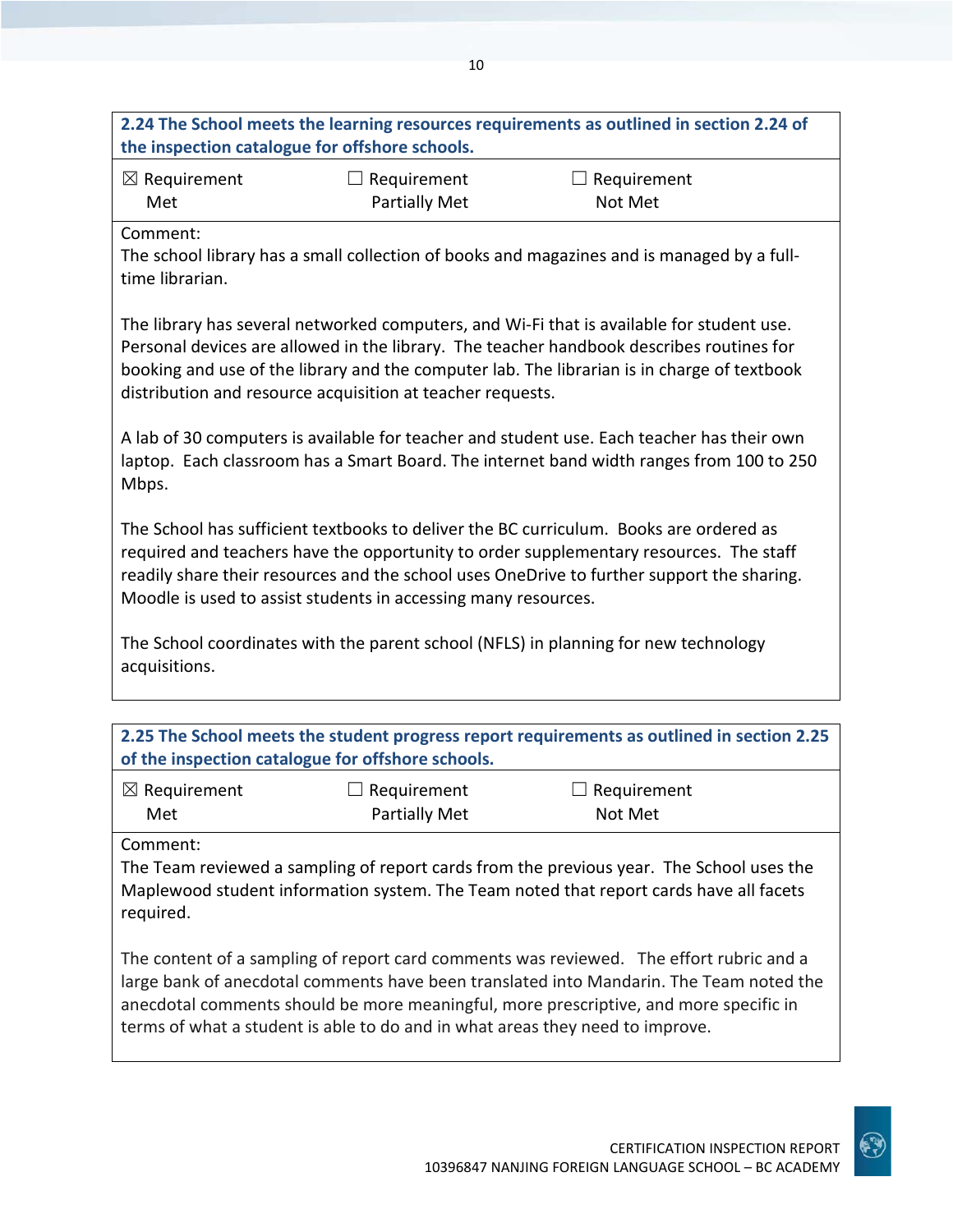## **2.26 The School meets the parent/student handbook requirements as outlined in section 2.26 of the inspection catalogue for offshore schools.**

| $\Box$ Requirement | $\Box$ Requirement   | $\Box$ Requirement |
|--------------------|----------------------|--------------------|
| Met                | <b>Partially Met</b> | Not Met            |

#### Comment:

The Team confirms that the parent/student handbook is current for the 2020/21 school year. The handbook and a supplemental assessment describe admissions, student assessment, as well as student and teacher conduct. The policies for appeals and dispute resolution are included. The handbook is translated into Mandarin and is available to parents through the Chinese administration. Teachers have access to a copy through a shared cloud-based account.

| 2.27 The School meets the teacher handbook requirements as outlined in section 2.27 of<br>the inspection catalogue for offshore schools.                                                                                                                                                                                                                                                                                                                                                                                                                                                                                                                                                                                                                |                                     |                        |  |
|---------------------------------------------------------------------------------------------------------------------------------------------------------------------------------------------------------------------------------------------------------------------------------------------------------------------------------------------------------------------------------------------------------------------------------------------------------------------------------------------------------------------------------------------------------------------------------------------------------------------------------------------------------------------------------------------------------------------------------------------------------|-------------------------------------|------------------------|--|
| $\boxtimes$ Requirement<br>Met                                                                                                                                                                                                                                                                                                                                                                                                                                                                                                                                                                                                                                                                                                                          | Requirement<br><b>Partially Met</b> | Requirement<br>Not Met |  |
| Comment:                                                                                                                                                                                                                                                                                                                                                                                                                                                                                                                                                                                                                                                                                                                                                |                                     |                        |  |
| The Team reviewed the School's updated 2020/2021 staff handbook. The document contains<br>detailed information to enable teachers to be successful in their roles within the BC program<br>and functioning in a Chinese society. It covers specific information in the areas of the School's<br>mission and philosophy, the unique teaching environment of an offshore program in China,<br>professional responsibilities, school organization, school routines and procedures. A staff<br>complaint resolution process, and the Province of BC disclaimer are included in the<br>document. Separate documents detail evaluation policies, sample documents of observations<br>and a growth plan template. The School has a separate assessment policy. |                                     |                        |  |
|                                                                                                                                                                                                                                                                                                                                                                                                                                                                                                                                                                                                                                                                                                                                                         |                                     |                        |  |

| 2.28 The School meets the distributed learning requirements as outlined in section 18 of<br>the Agreement and section 2.28 of the inspection catalogue for offshore schools. |                                     |                               |                               |
|------------------------------------------------------------------------------------------------------------------------------------------------------------------------------|-------------------------------------|-------------------------------|-------------------------------|
| $\Box$ Requirement<br>Met                                                                                                                                                    | $\Box$ Requirement<br>Partially Met | $\Box$ Requirement<br>Not Met | $\boxtimes$ Not<br>Applicable |
|                                                                                                                                                                              |                                     |                               |                               |

Comment:

The School does not offer any distributed learning courses.